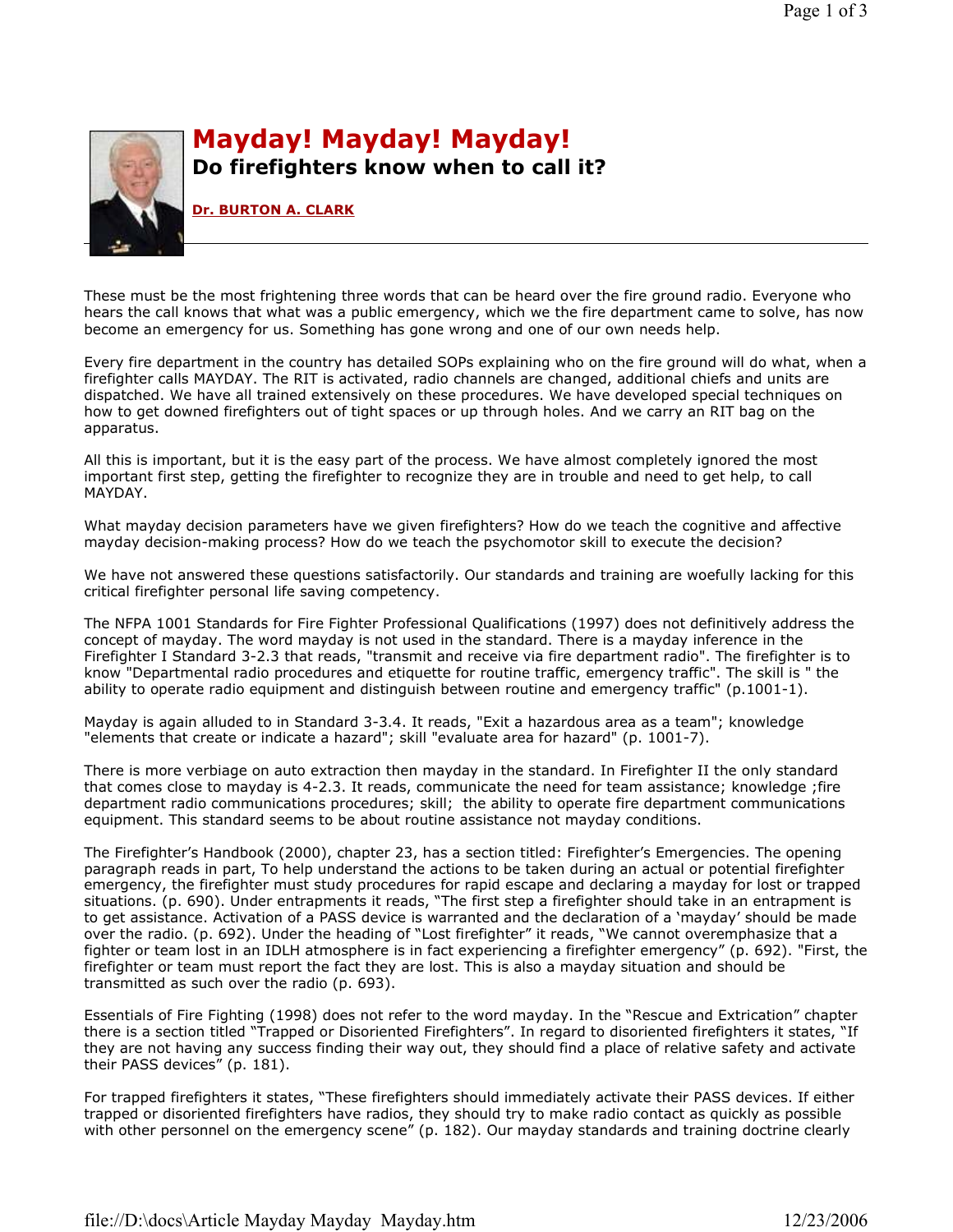indicates that we have not researched the concept of a firefighter-calling mayday scientifically.

To study the concept of a person recognizing they are in trouble and need help, I tried to do some benchmarking by looking to others who have addressed similar issues. The place I started with was Navy fighter pilots and the concept of ejection from their aircraft.

In terms of macho, firefighters and Navy pilots are about equal. This is the first assumption I made. Next, the decision to pull the ejection cord is similar to the firefighter making the decision to call mayday. Both the pilot and the firefighter are using their last resort to save their life. The ejection mechanism and our system to save downed firefighters are useless until the individual in trouble cognitively and effectively recognize this fact and act accordingly.

When the pilot punches out, the aircraft is lost. There is the potential for injury to people and property on the ground, and the pilot may be injured or killed. When a firefighter calls mayday, other firefighters are put at risk to save him or her. The mayday decision for the fire service must be considered extremely consequential.

The ejection doctrine for pilots begins as follows. "The first and absolutely most important factor in the ejection process is the decision to eject" (Ejection seat training operations and maintains manual. p 3-1, Environmental Tectonics Corp. Southampton PA 1999). "You should understand that the decision to eject or bailout must be made by the pilot on the ground before flying.

You should establish firmly and clearly in your mind under which circumstances you will abandon the aircraft" (Ejection seat trainer. p2. Environmental Tectonics Corp. Southampton, PA).

A key source of Navy ejection doctrine is the NATOPS manual for each aircraft. The Naval Air Training and Operating Procedures Standardization Program (NATOPS) is a positive approach toward improving combat readiness and achieving a substantial reduction in the aircraft accident rate.

Standardization, based on professional knowledge and experience, provides the basis for development of an efficient and sound operational procedure. The standardization program is not planned to stifle individual initiative, but rather to aid the Commanding Officer in increasing his units' combat potential without reducing his command prestige or responsibility. (W.D. Houser, Vice Admiral, USN. Letter of Promulgation. May 1, 1975).

The U.S. Navy F-4J jet fighter NATOPS flight manual (1995) contains the following ejection parameters:

- If conditions for no-flap carrier landing are not optimum, eject.
- If neither engine can be restarted, eject.
- If a fire exists after catapult launch, should control be lost and not regained immediately, eject.
- If control speed/gross weight combinations exceed available arresting gear limits, eject.
- If field landing cannot be made, eject.
- If hydraulic pressure does not recover, eject.
- If carrier landing and all landing gear is up, eject.
- If carrier landing and one main plus nose gear up, eject.
- If the combination of weather, landing facilities and pilot experience is less then ideal, consideration should be given to a controlled ejection.
- It is recommended that a landing on unprepared terran not be attempted with this airplane, the crew should eject.
- If still out of control by 10,000 feet above terrene, eject.
- If the flap and or BLS failure accurse during the catapult stroke or shortly thereafter, eject immediately.

It is important to remember that each different type of aircraft has its own ejection parameters. Pilot ejection training consists of classroom and flight simulator to develop cognitive and effective skill. Then the ejection seat trainer is used to imprint the psychomotor skill. Ejection retraining occurs every 6 to 12 months.

The failure or delay to eject can be attributed to 10 reasons that must be addressed in ejection training according to Richard Leland, Director Aeromedical Training Institute Environmental Tectonics Corp.

- 1. Temporal Distortion (time seems to speedup or slow down).
- 2. Reluctance to relinquish control of ones situation.

3. Channeled attention (i.e. continuing with a previously selected course of action because other more significant information is not perceived).

4. Loss of situational awareness (i.e. controlled flight into terrain).